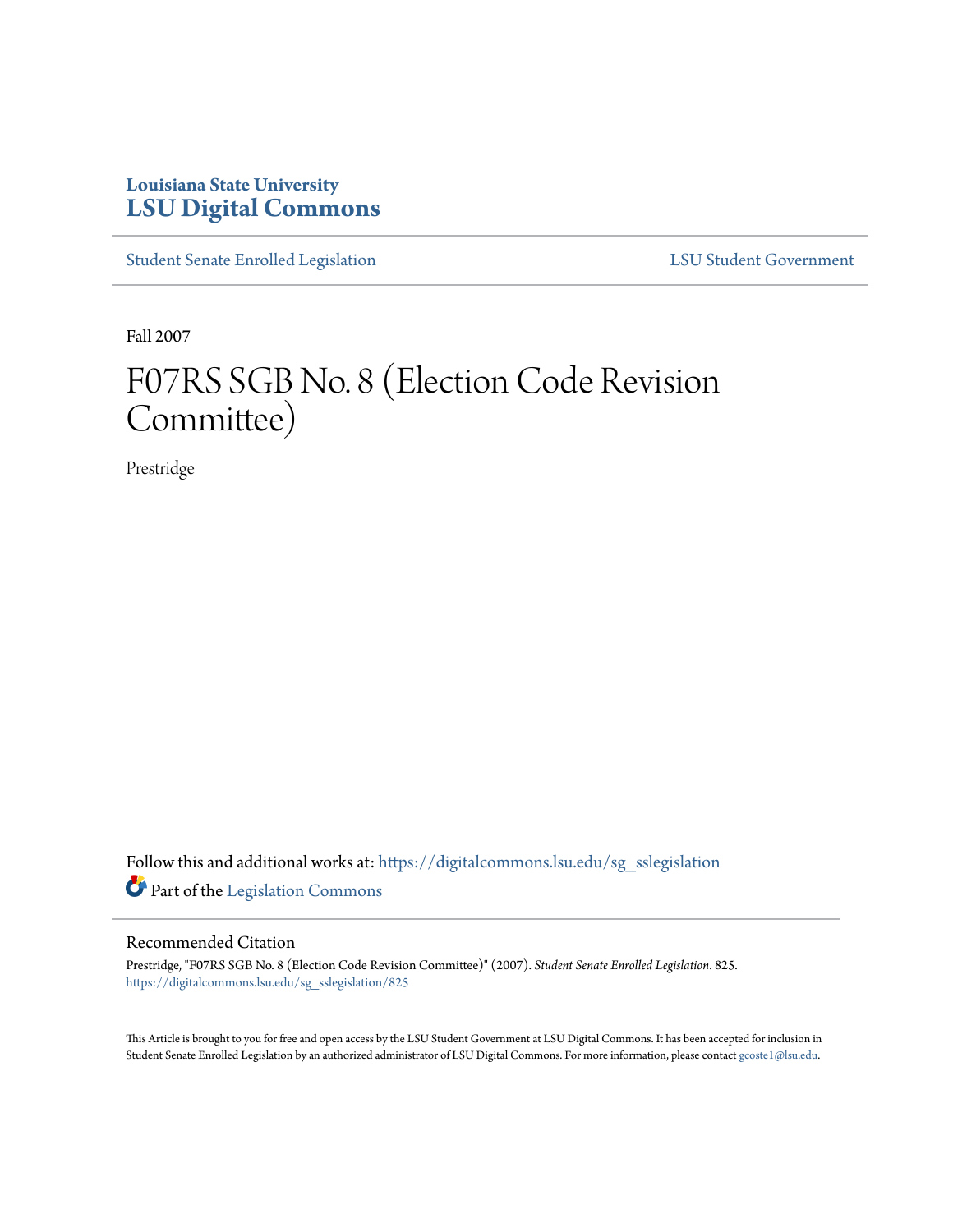LOUISIANA STATE UNIVERSITY

**STUDENT SENATE F07RS SGB NO. 8 BY: SENATOR PRESTRIDGE**

### **A BILL**

### **TO REQUEST THE RECREATION OF THE TEMPORARY ELECTION CODE REVISION COMMITTEE**

- PARAGRAPH 1: WHEREAS, THE LSU STUDENT GOVERNMENT IS THE GOVERNING BODY OF THE LSU STUDENT BODY, AND
- **PARAGRAPH 2:** WHEREAS, CANDIDATES AS WELL AS TICKETS MUST FOLLOW THE ELECTION CODE, AND
- **PARAGRAPH 3:** WHEREAS, THE ELECTION CODE IS IN NEED OF REVISIONS AND REVIEW, AND
- **PARAGRAPH 4:** WHEREAS, IT IS IMPORTANT THAT THESE CANDIDATES BE HELD TO THE HIGHEST OF STANDARDS WHICH SHOULD BE CLEARLY LAID OUT, AND
- **PARAGRAPH 5:** WHEREAS, THE COMMITTEE SHALL REVIEW AND OFFER REVISION TO THE ELECTION CODE IN THE FORM OF LEGISLATION, AND
- PARAGRAPH 6: WHEREAS, THE SENATE HAS THE ABILITY TO CREATE SUCH TEMPORARY COMMITTEES, AND
- **PARAGRAPH 7:** WHEREAS, ALL RULES FOR THE ELECTION CODE REVISION COMMITTEE SHALL BE AS FOLLOWS:
	- **a.** ALL MEETINGS MUST BE HELD BETWEEN OCTOBER FIRST (1) AND NOVEMBER FIRST (1), 2007, SO THAT ALL LEGISLATION SHALL HAVE DUE TIME TO NOT ONLY BE CONSTRUCTED BUT REVISED IF NECESSARY BEFORE THE SPRING ELECTION
	- **b.** MEETINGS MUST BE HELD IN AN OPEN, PUBLIC FORUM EITHER AT OR WITHIN A TEN (10) MILE RADIUS FROM THE UNIVERSITY'S CAMPUS
	- **c.** ANY MEMBER OF THE COMMITTEE SHALL HAVE THE POWER TO BRING FORTH LEGISLATION WITH THE EXCEPTION OF ALL EX-OFFICIO MEMBERS
	- **d.** ALL LEGISLATION REQUIRES A MAJORITY VOTE BY THE COMMITTEE IN ORDER TO BE BROUGHT TO THE SENATE
	- **e.** MEMBERS NECESSARY SHALL CONSIST OF THOSE MENTIONED IN PARAGRAPH NINE (9). QUORUM SHALL CONSIST OF A MINIMUM OF A THREE-FOURTHS PRESENCE OF ALL MEMBERS MENTIONED BELOW, NOT INCLUDING ALL EX-OFFICIO MEMBERS
- **PARAGRAPH 8:** THEREFORE, BE IT ENACTED BY THE STUDENT GOVERNMENT OF LOUISIANA STATE UNIVERSITY AND AGRICULTURAL AND MECHANICAL COLLEGE HEREBY CREATES THE TEMPORARY ELECTION CODE REVISION COMMITTEE,